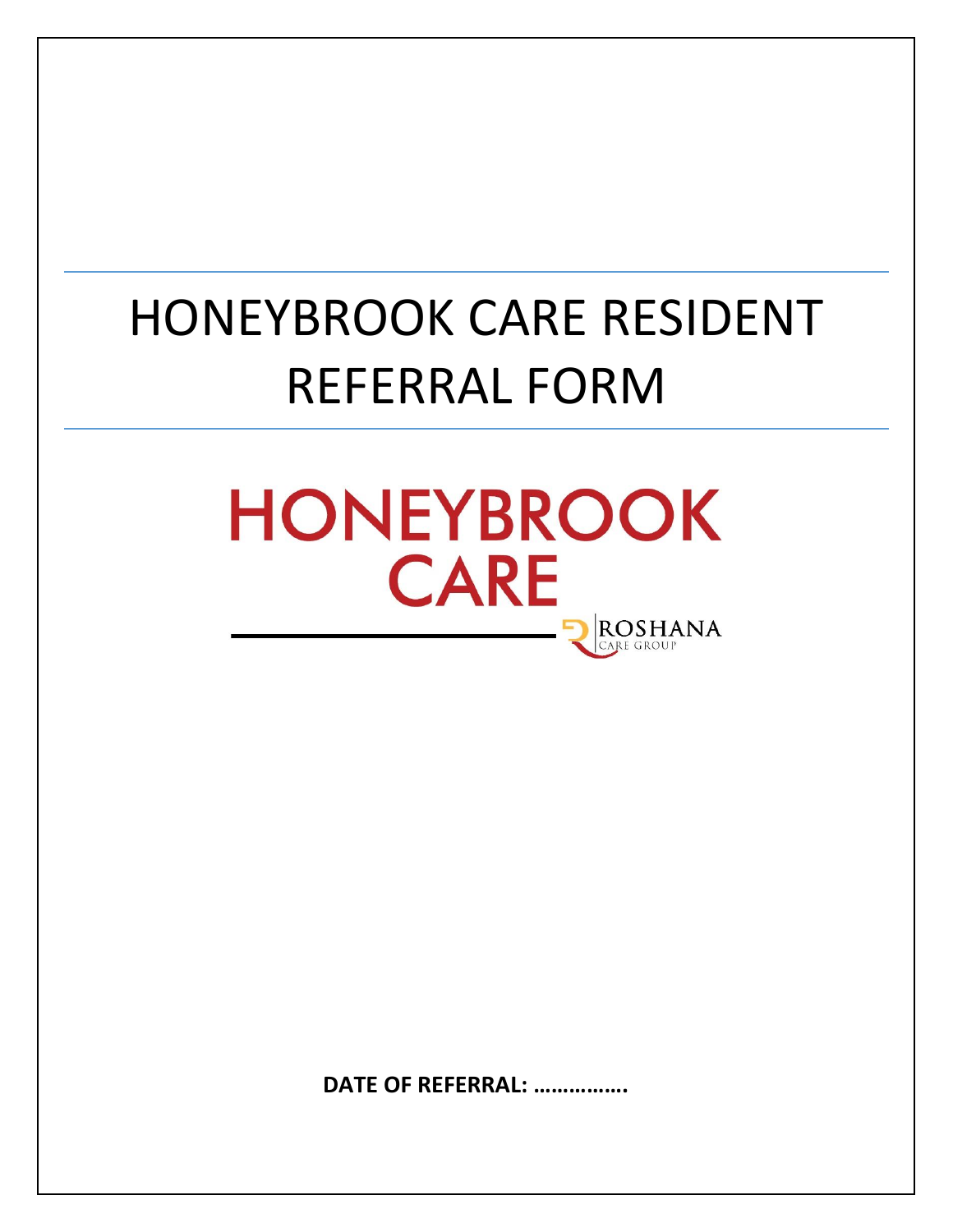# **ADVICE TO REFERRING AGENCIES**

# **Referral Procedure**

## **Pre-admission**

Prior to admission, we encourage the Referring Agency to bring potential Residents to Honeybrook Care so they can view the Hostel facility prior to submitting a referral form. This will ensure they are confident in their decision and happy with their choice to reside at Honeybrook Care.

### **Eligibility Criteria**

- Resident aged 18+
- A diagnosed mental health condition
- History of severe mental health illness
- Impaired living and social skills meaning the person requires a supported living environment
- In receipt of a Disability Support Pension.

### **Referral Process**

The process for assessment of referrals and potential admission into Honeybrook Care is listed in full below:

|                | <b>Process</b>                                                                                                                                 |
|----------------|------------------------------------------------------------------------------------------------------------------------------------------------|
| $\mathbf{1}$   | Individual visits Honeybrook Care to view facility and meet staff (preferred). Family and support people are<br>encouraged to attend.          |
| $\overline{2}$ | Completed Referral Form sent to Honeybrook Care Fax: 08 9250 5131 or email to<br>honeybrook@roshana.com.au                                     |
| $\mathbf{3}$   | Referral documentation sent to Swan Clinic or opinion on suitability.                                                                          |
| 4              | Internal Assessment team reviews referral.                                                                                                     |
| 5              | If Referral declined, the Referring Agency advised immediately                                                                                 |
| 6              | If Referral accepted, date of admission confirmed to all parties                                                                               |
| 9              | If transition to hostel environment required, dates/times arranged.                                                                            |
| 10             | All parties agree to work towards successful transition at all times.                                                                          |
| 11             | Where a trial unsuccessful for undisclosed reasons or significant deterioration of mental health, Honeybrook<br>Care will look to options **** |

If any clarification or further information is required, please do not hesitate to contact Honeybrook Care staff.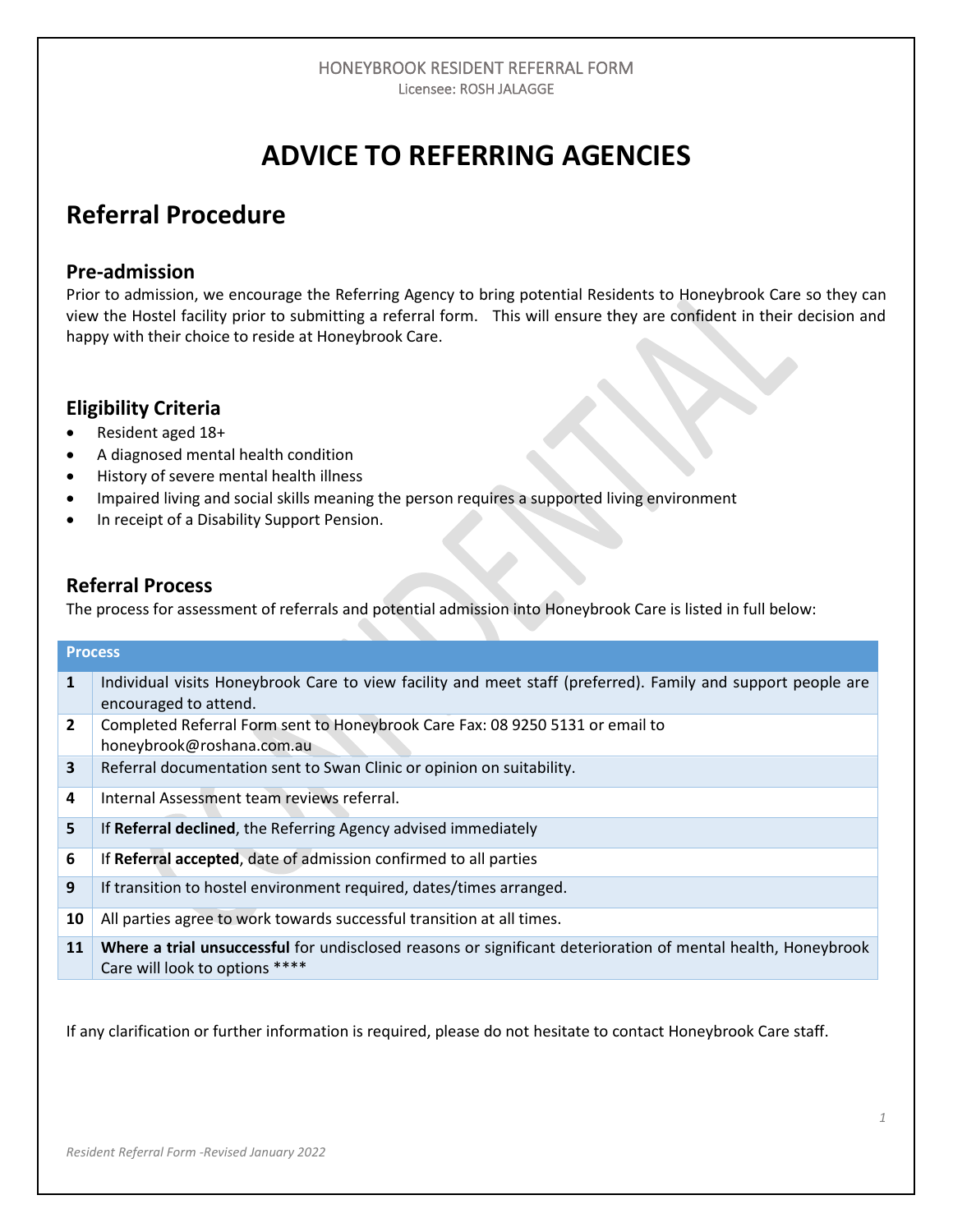# **Referral Form**

The Hostel Referral Form as follows, *must be completed in full* prior to the applicant being admitted for the initial four-week trial period. It is understood that some of the information requested by the Hostel may not be available at the time of completion, or is not applicable. In this instance, a notation 'Not known' or 'Not applicable (N/A)" should be written in the relevant space.

Assessment of this referral will not occur until all relevant information is obtained and as such, you will be contacted and requested to provide this information if anything is missing or any further information is required. This will ensure that there is adequate planning for the delivery of care and support required for the new resident and safety is maintained for other residents and staff

# **Trial period**

There is a mandatory requirement that all new Residents complete a *four-week trial period.* 

During this period, the Referring Agency is still responsible for the resident and in the event any unforeseen incident occurs which results in the resident not being suitable to reside at Honeybrook Care, we will contact you immediately to arrange an exit from the hostel. It is the responsibility of the Referring Agency to accept the resident back or arrange immediate alternative accommodation in the event the trial is not successful.

For those new residents coming from long-term hospital stays, we encourage the Referring Agency to plan and commence a Transition Plan into the hostel prior to admission. We believe this can alleviate high levels of anxiety at the change of accommodation and enables the new resident to begin to build new relationships with others and be familiar with their new surroundings in the hostel. In addition, we welcome input and visits from Family members and/or carers.

# **Admission**

On the day of admission, an **Admission Pack** of documents will be provided to the new Resident, who will need to read and sign accordingly. These documents include:

- List of Resident's property and valuables;
- Authorization to release and/or obtain information from other agencies;
- Admission Policy
- Honeybrook Care rules, etc.

At time of admission, the Referral Agency and Resident must bring in the following:

- Four weeks medications (or 2 weeks + scripts);
- PRN medication (if required);
- Confirmation of payment for (2) weeks board and lodging fees + spending money for the trial period;
- Confirmation of the weekly/daily budget for the residents' spending money.

In addition, the Referral Agency must provide the following information if available:

### **If resident is leaving hospital:**

- Care Transfer Summary;
- Pharmacy Notification Form (see page 8); and
- Discharge Summary must follow after the initial 4-week trial period.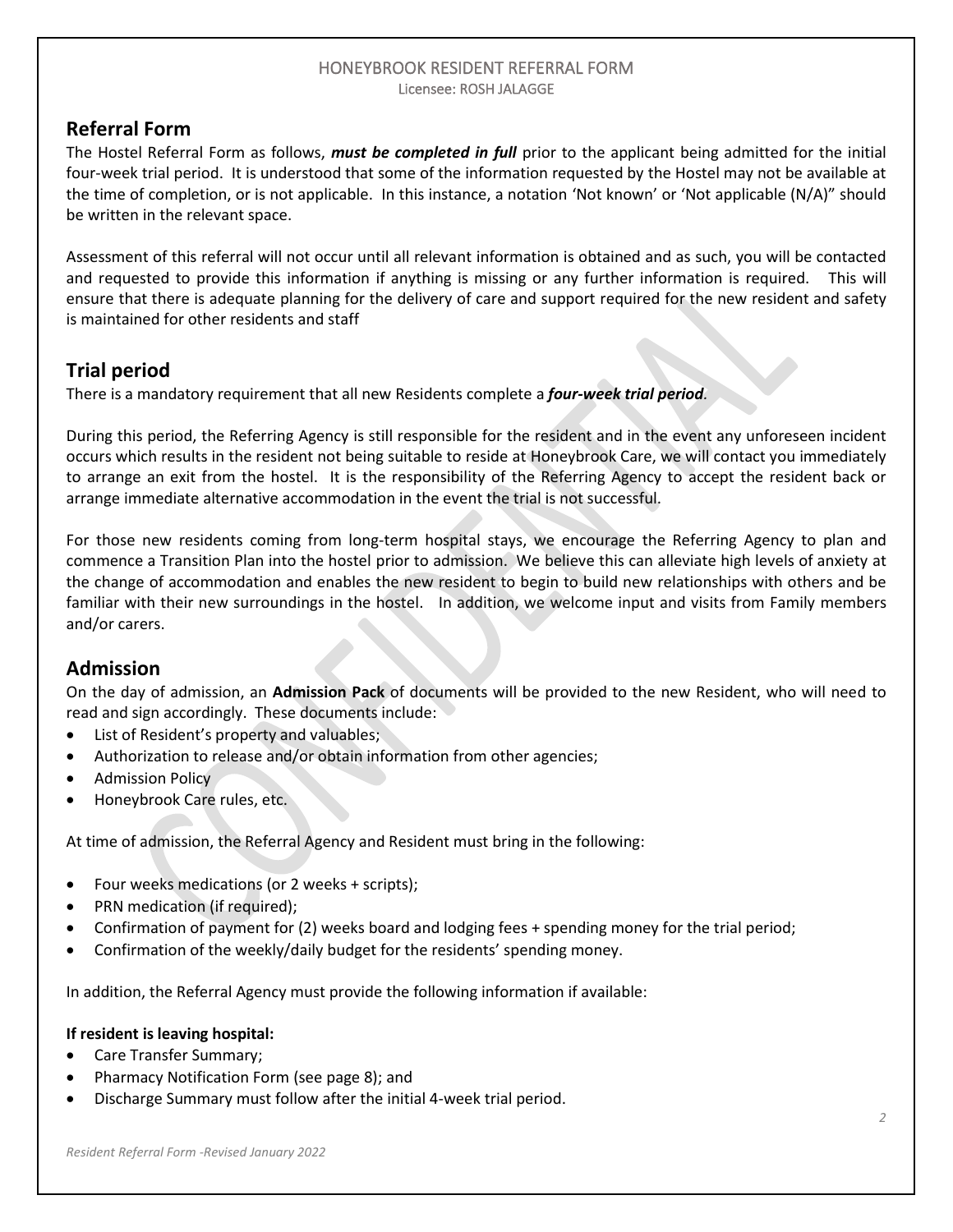#### **If resident is coming from a community setting:**

- Current mental health assessment and care plan; and
- Details of current medication.

**Any other documentation which may assist the Hostel in understanding and assessing the individual. This can include:**

- Risk information including information on PSOLIS alerts and/or detailed risk assessments;
- Any care plans, such as the current mental health care plan, Crisis Awareness Plan and/or Recovery plans;
- The Statewide Standardised Mental Health Assessment (SMHMR902);
- A detailed social and personal history.

**It is important to note that some Residents may require a longer transition period, which will need agreement from all parties. This can be arranged prior to admission to the hostel.**

For more information on referrals at Honeybrook Care, please contact: Facility Manager 08 9250 5225 [honeybrook@roshana.com.au](mailto:honeybrook@roshana.com.au)

General Information on Honeybrook Care Facility:

Address: 42 John Street, Midland WA 6056 Phone: 08 9250 5225 Fax: 08 9250 5131 Licensee: honeybrook@roshana.com.au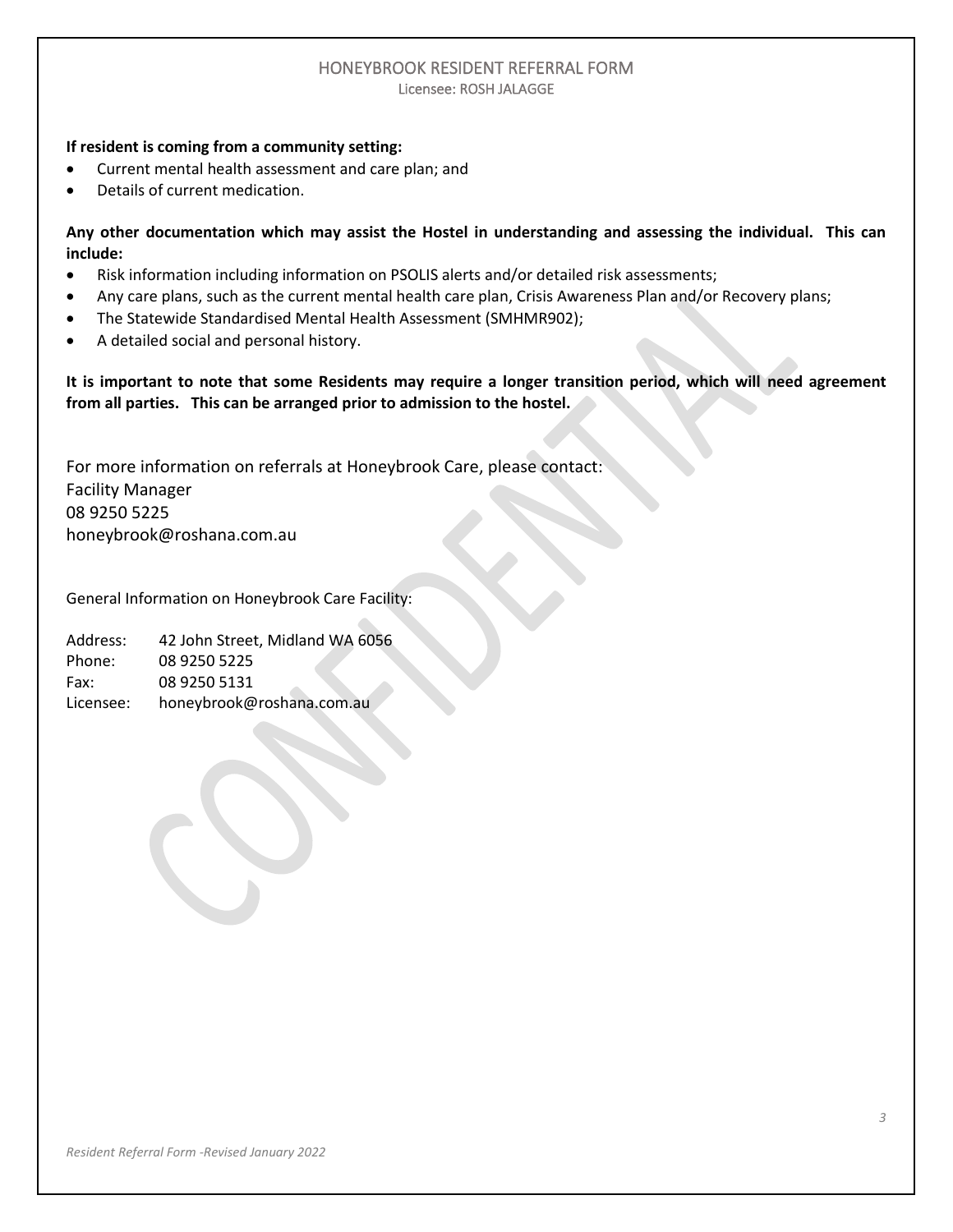# **APPLICANT INFORMATION AND PROFILE**

| <b>FULL NAME:</b>                                    | DOB:                                          |
|------------------------------------------------------|-----------------------------------------------|
| <b>PREFERRED NAME:</b>                               | PLACE OF BIRTH:                               |
| ALIAS:                                               | ETHNICITY:                                    |
| MARITAL STATUS: M $\Box$ D $\Box$ S $\Box$           | GENDER: $M \square F \square$ OTHER $\square$ |
| YEAR ARRIVED IN AUSTRALIA:                           | REASON FOR LEAVING LAST ACCOMMODATION:        |
| PREVIOUS ADDRESS:                                    |                                               |
| RECENT ACCOMMODATION HISTORY:                        |                                               |
|                                                      |                                               |
| NEXT OF KIN OR GUARDIAN:                             | <b>RELATIONSHIP:</b>                          |
| ADDRESS:                                             | <b>PHONE NUMBER:</b>                          |
|                                                      |                                               |
| <b>EMERGENCY CONTACT PERSON(S):</b>                  | PHONE NUMBERS:                                |
| 1.                                                   | 1.                                            |
| 2.                                                   | 2.                                            |
|                                                      |                                               |
| <b>MEDICARE NBR:</b>                                 | <b>CENTRELINK/PENSION NBR:</b>                |
| <b>EXPIRY DATE:</b>                                  | <b>URN NBR:</b>                               |
|                                                      |                                               |
|                                                      |                                               |
| $\Box$ Yes<br>PRIVATE HEALTH INSURANCE:<br>$\Box$ No | <b>NAME &amp; FUND NBR:</b>                   |
| <b>AMBULANCE COVER:</b><br>$\Box$ Yes<br>$\Box$ No   | <b>NAME &amp; FUND NBR:</b>                   |
|                                                      |                                               |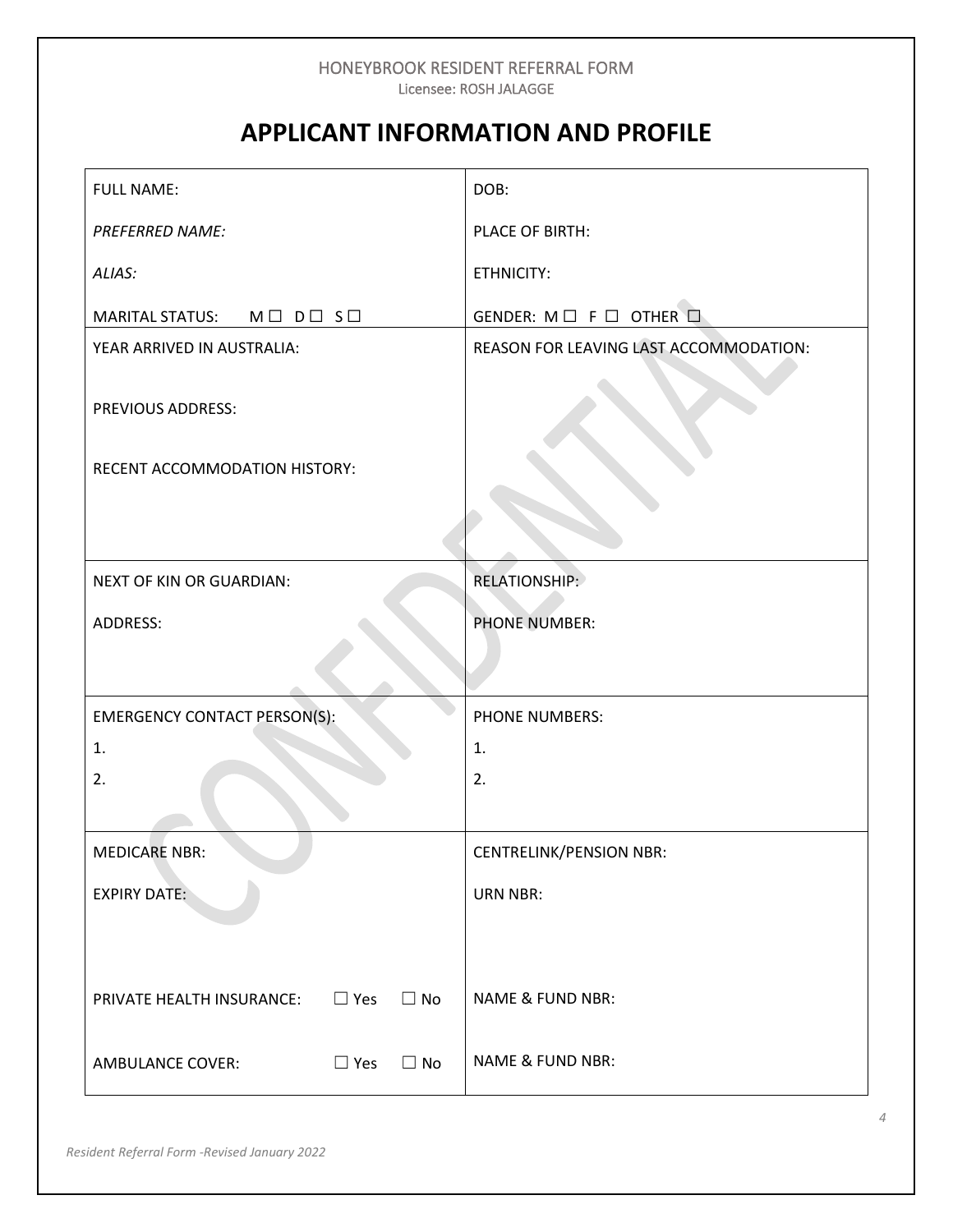| HONEYBROOK RESIDENT REFERRAL FORM<br>Licensee: ROSH JALAGGE                                  |                                                          |  |  |  |
|----------------------------------------------------------------------------------------------|----------------------------------------------------------|--|--|--|
| <b>PUBLIC TRUSTEE:</b><br>$\Box$ Yes<br>$\Box$ No<br>Trustee Reference Number:<br>TM Number: | <b>Trust Managers Name:</b><br><b>Contact PHONE NBR:</b> |  |  |  |
| DVA:<br>$\Box$ Yes<br>$\Box$ No                                                              | <b>NAME &amp; PHONE NBR:</b>                             |  |  |  |
| REFERRAL SOURCE/AGENCY:                                                                      | ADDRESS:                                                 |  |  |  |
|                                                                                              | PHONE / FAX CONTACT:                                     |  |  |  |
| <b>CONTACT PERSON:</b>                                                                       | <b>EMAIL ADDRESS:</b>                                    |  |  |  |
|                                                                                              |                                                          |  |  |  |
| GP:                                                                                          | <b>ADDRESS:</b><br>PHONE:                                |  |  |  |
|                                                                                              |                                                          |  |  |  |
| PSYCHIATRIST:                                                                                | <b>ADDRESS:</b>                                          |  |  |  |
|                                                                                              | <b>PHONE:</b>                                            |  |  |  |
| ATTENDING OR TREATING PHYSICIAN:                                                             | <b>ADDRESS:</b>                                          |  |  |  |
|                                                                                              | PHONE:                                                   |  |  |  |
| <b>MENTAL HEALTH CLINIC:</b>                                                                 | ADDRESS:                                                 |  |  |  |
|                                                                                              | PHONE:                                                   |  |  |  |
| <b>CASE MANAGER:</b>                                                                         | ADDRESS:                                                 |  |  |  |
|                                                                                              | PHONE:                                                   |  |  |  |
| ADVOCATE:                                                                                    | ADDRESS:                                                 |  |  |  |
|                                                                                              | PHONE:                                                   |  |  |  |
|                                                                                              |                                                          |  |  |  |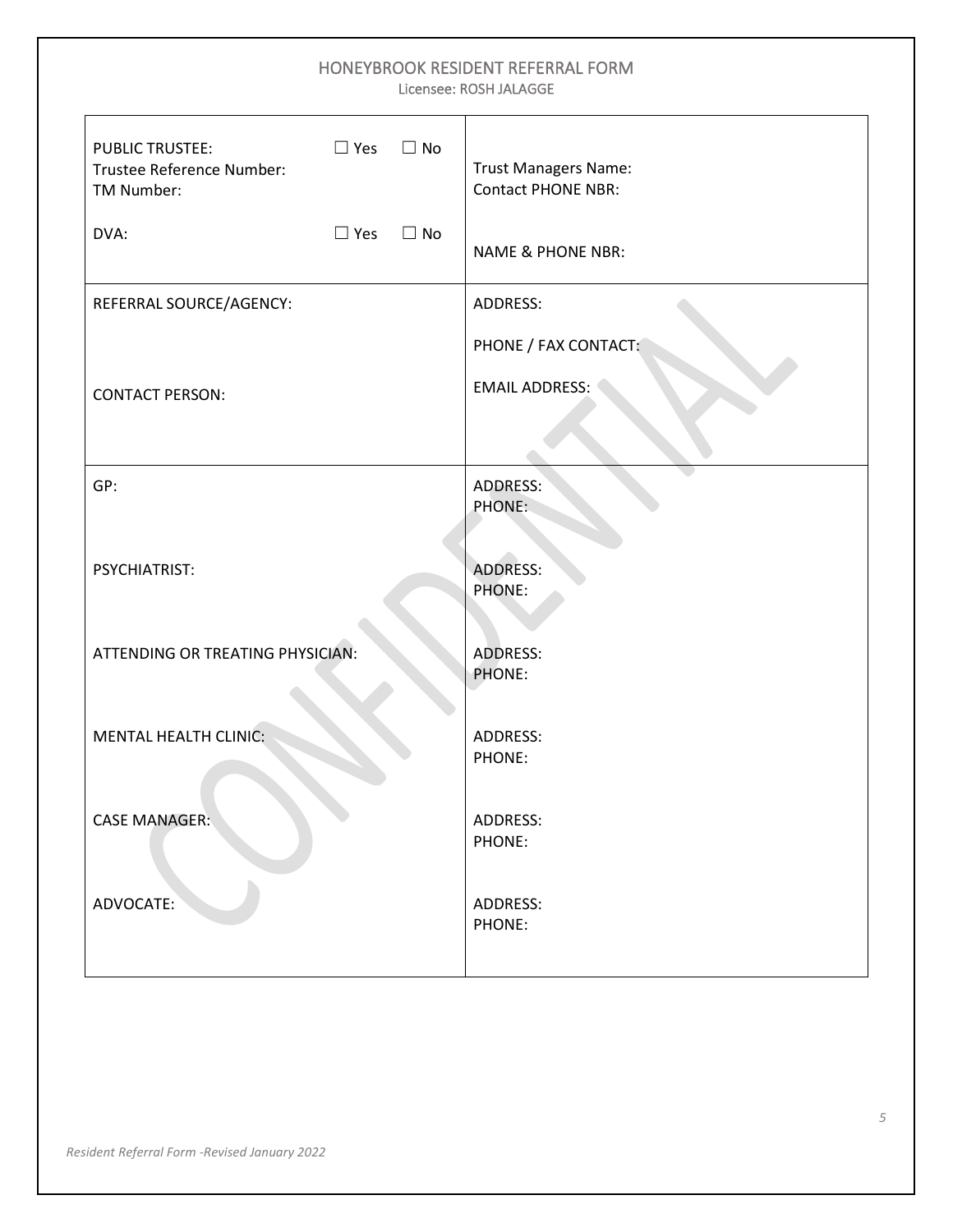| <b>HONEYBROOK RESIDENT REFERRAL FORM</b><br>Licensee: ROSH JALAGGE |                                                             |  |  |  |  |
|--------------------------------------------------------------------|-------------------------------------------------------------|--|--|--|--|
| MENTAL HEALTH HISTORY AND DIAGNOSES:                               | GENERAL MEDICAL HEALTH HISTORY AND<br><b>DIAGNOSES:</b>     |  |  |  |  |
| RESIDENT PERCEPTION OF MENTAL ILLNESS, THEIR                       | RESIDENT PERCEPTION OF PHYSICAL ILLNESS, THEIR              |  |  |  |  |
| TREATMENT AND MANAGEMENT:                                          | TREATMENT AND MANAGEMENT:                                   |  |  |  |  |
| <b>FORENSIC HISTORY:</b>                                           | <b>CURRENT OR PENDING CHARGES:</b>                          |  |  |  |  |
| <b>DENTIST:</b>                                                    | <b>ADDRESS &amp; PHONE NBR:</b>                             |  |  |  |  |
| <b>ALLERGIES:</b><br>(Can be either medication or food allergies)  | <b>CURRENT RISK OR GENERAL SAFETY ISSUES:</b>               |  |  |  |  |
| <b>EDUCATION LEVEL:</b>                                            |                                                             |  |  |  |  |
| Left school before Yr 10<br>$\Box$ Yes<br>$\Box$ No                | Tertiary degree<br>$\Box$ Yes<br>$\Box$ No                  |  |  |  |  |
| Basic level of education until Yr 10<br>$\Box$ Yes<br>$\Box$ No    | Trade or professional qualification $\Box$ Yes<br>$\Box$ No |  |  |  |  |
| Completed Year 12<br>$\Box$ Yes<br>$\Box$ No                       | Please name qualification:                                  |  |  |  |  |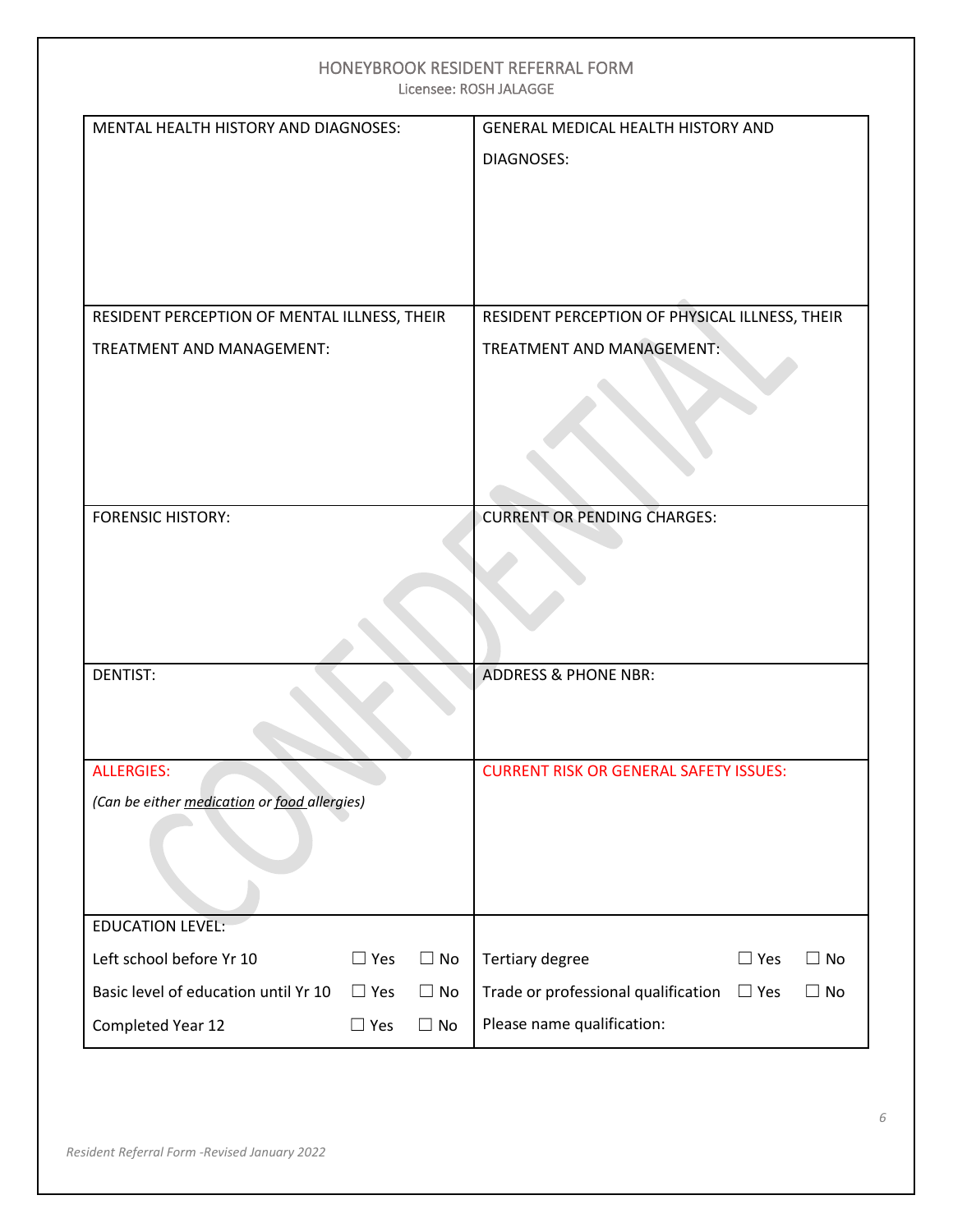# BRIEF RISK ASSESSMENT

| $\Box$ The Consumer<br><b>SOURCE OF INFORMATION:</b>                              |                                       |                                       | Immediate carer (parent, spouse, child) |                                                                 |                                                                                 |                     |                  |                     |
|-----------------------------------------------------------------------------------|---------------------------------------|---------------------------------------|-----------------------------------------|-----------------------------------------------------------------|---------------------------------------------------------------------------------|---------------------|------------------|---------------------|
| $\Box$ Other informants (family,<br>friends)                                      |                                       | $\Box$ Previous clinical records<br>Ш |                                         | presentation                                                    | Assessing clinician's knowledge of<br>consumer's past behavior/current clinical |                     |                  |                     |
| Police / ambulance / other<br>agencies                                            | $\Box$<br>Other (please specify)      |                                       |                                         |                                                                 |                                                                                 |                     |                  |                     |
| <b>SUICIDALITY</b>                                                                | Yes<br>(1)                            | No<br>(0)                             | <b>Not</b><br>known                     |                                                                 | Dynamic (current) risk factor                                                   | Yes<br>(2)          | <b>No</b><br>(0) | <b>Not</b><br>known |
| (Static historical) factors<br>Previous attempt(s) on own life                    | $\Box$                                | $\Box$                                | $\Box$                                  |                                                                 | Expressing suicidal ideas                                                       | $\Box$              | П                | $\Box$              |
| Previous serious attempt                                                          | П                                     | $\Box$                                | $\Box$                                  | Has plan / intent                                               |                                                                                 | N                   | $\Box$           | $\Box$              |
| Family history of suicide                                                         | П                                     | $\Box$                                | $\Box$                                  |                                                                 | Expresses high level of distress                                                | $\mathbf{L}$        | П                | $\Box$              |
| Major psychiatric diagnosis                                                       | $\Box$                                | $\Box$                                | $\Box$                                  |                                                                 | Hopelessness/perceived loss of<br>coping or control over life                   | $\Box$              | $\Box$           | $\Box$              |
| Major physical disability/illness                                                 | П                                     | $\mathbf{L}$                          | П                                       |                                                                 | Recent significant life event                                                   | L.                  | П                | П                   |
| Separated / Widowed / Divorced                                                    | $\Box$                                | П                                     | $\Box$                                  |                                                                 | Reduced ability to control self                                                 | Г                   | $\Box$           | $\Box$              |
| Loss of job / retired                                                             | $\Box$                                | $\Box$                                | П                                       |                                                                 | Current misuse of drugs / alcohol                                               | L.                  | П                | П                   |
|                                                                                   | <b>PROTECTIVE FACTORS (describe):</b> |                                       |                                         |                                                                 |                                                                                 |                     |                  |                     |
| LEVEL OF SUICIDE RISK (total score):<br>$\Box$<br>LOW <sub>(</sub> <sub>7</sub> ) |                                       |                                       |                                         | <b>MODERATE (7-14)</b><br>$\vert \ \ \vert$                     | HIGH (> 14)                                                                     |                     |                  |                     |
| <b>AGGRESSION / VIOLENCE</b><br><b>Static (historical) factors</b>                | Yes<br>(1)                            | No.<br>(0)                            | <b>Not</b><br>known                     | Dynamic (current) risk factor<br>Yes<br><b>No</b><br>(2)<br>(0) |                                                                                 | <b>Not</b><br>known |                  |                     |
|                                                                                   |                                       |                                       |                                         |                                                                 |                                                                                 |                     |                  |                     |
|                                                                                   |                                       |                                       |                                         |                                                                 |                                                                                 |                     |                  |                     |
| Recent incidents of violence                                                      | ◘<br>Г                                | ◘                                     | $\Box$                                  |                                                                 | Expressing intent to harm others                                                |                     | Г                | $\Box$              |
| Previous use of weapons                                                           | $\Box$                                | $\Box$                                | È<br>П                                  |                                                                 | Access to available means                                                       | Г<br>H              | $\Box$<br>П      | $\Box$              |
| Male                                                                              | Ы                                     | $\Box$<br>$\Box$                      | П                                       |                                                                 | Paranoid ideation about others<br>Violent command hallucinations                |                     | П                | $\Box$<br>$\Box$    |
| Under 35 years old                                                                | Г                                     | $\Box$                                | $\Box$                                  |                                                                 |                                                                                 | $\Box$              | П                | $\Box$              |
| Criminal history<br>Previous dangerous acts                                       | $\Box$                                | $\Box$                                | $\Box$                                  |                                                                 | Anger, frustration or agitation<br>Preoccupation with violent ideas             | П                   | $\Box$           | $\Box$              |
| Childhood abuse                                                                   | Г                                     | ┌                                     | П                                       |                                                                 | Inappropriate sexual behavior                                                   | M.                  | П                | П                   |
| Role instability                                                                  | П                                     | П                                     | П                                       |                                                                 | Reduced ability to control self                                                 | П                   | $\Box$           | П                   |
| History of drug/alcohol misuse                                                    |                                       |                                       |                                         |                                                                 | Current misuse of drugs/alcohol                                                 |                     |                  | $\vert \ \ \vert$   |
| <b>PROTECTIVE FACTORS (describe):</b>                                             |                                       |                                       |                                         |                                                                 |                                                                                 |                     |                  |                     |
| LEVEL OF VIOLENCE RISK (total score):                                             |                                       |                                       | LOW <sub>(</sub> <sub>7</sub> )         |                                                                 | <b>MODERATE (7-14)</b>                                                          | $HIGH$ ( $>14$ )    |                  |                     |
| <b>OTHER RISKS IDENTIFIED (AND RISK FACTORS)</b>                                  |                                       |                                       |                                         |                                                                 |                                                                                 |                     |                  |                     |
| RISK MANAGEMENT ISSUES (Please ensure alerts are noted here)                      |                                       |                                       |                                         |                                                                 |                                                                                 |                     |                  |                     |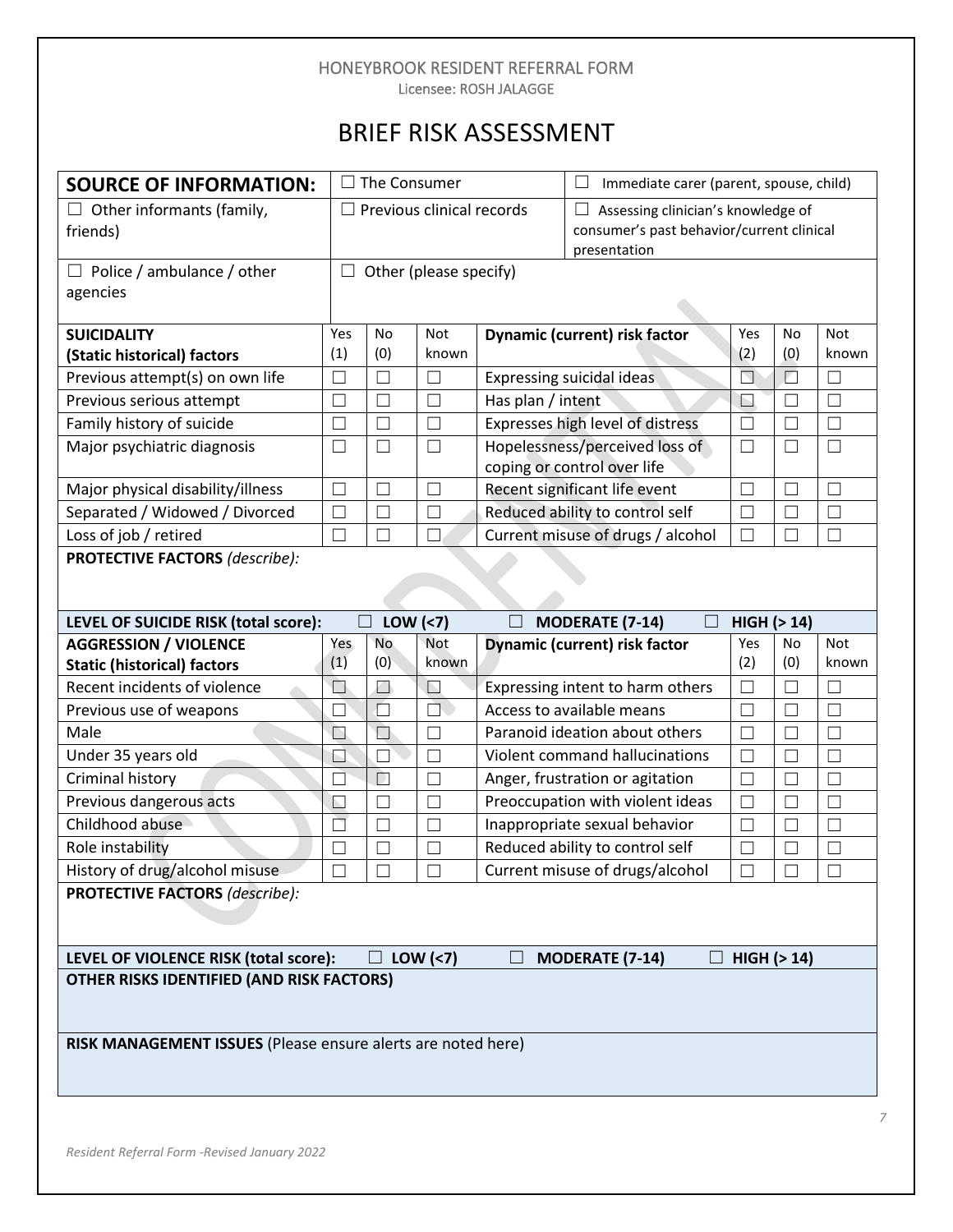### **ADDITIONAL FORMS REQUIRED FOR REFERRAL:**

Attach Pharmacy Notification Form Attached?☐ **Yes** ☐ **No**

**Attach Care Transfer Summary Attached** 

| Attached? | $\Box$ Yes | $\Box$ No |
|-----------|------------|-----------|
|           |            |           |

| $\Box$ No<br>$\Box$ Yes<br>.ttached? |  |
|--------------------------------------|--|
|--------------------------------------|--|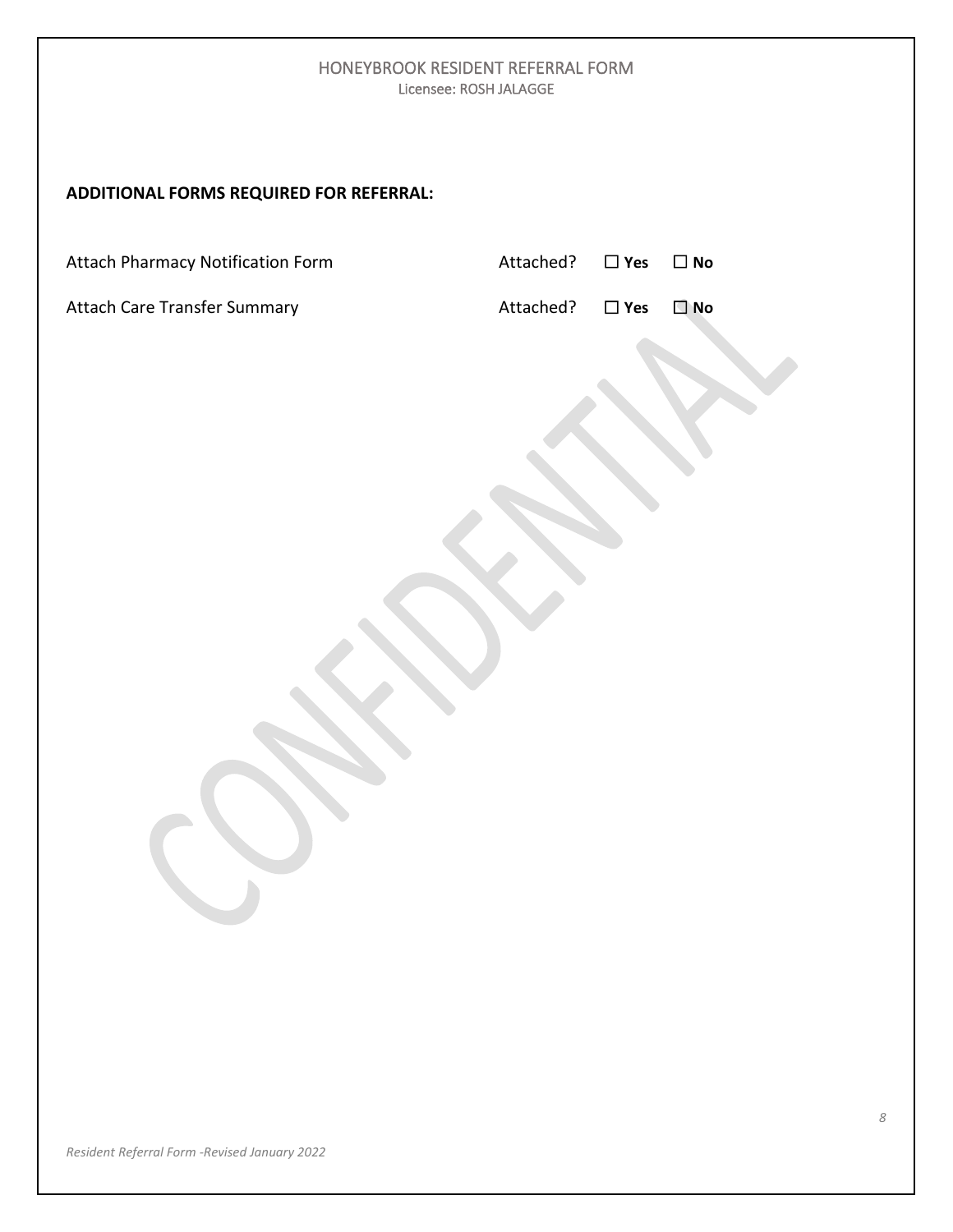# **CURRENT RESIDENT ASSESSMENT**

Please complete the following assessment of the Resident, which will assist the Hostel in organizing the transition to be as smooth as possible ensuring continuity of care and minimizing any potential safety and risk issues.

| <b>Meals and Drinks</b>                             |                                     |
|-----------------------------------------------------|-------------------------------------|
| Resident competencies, degree of independence       | Nature of required staff assistance |
| $\Box$ Yes<br>$\square$ No<br><b>CHOKING RISK?:</b> |                                     |
|                                                     |                                     |

#### **Personal Hygiene**

| Daily living activities                | Nature of required staff assistance |
|----------------------------------------|-------------------------------------|
| Showering, bathing and washing         |                                     |
| Grooming, dressing, selecting clothing |                                     |
| Skin care, finger and toenail care     |                                     |
| Brushing teeth/denture care            |                                     |

# **Continence**

|                      | <b>Continence Status</b> |               | Continence Aids and regime | Nature of required staff assistance |
|----------------------|--------------------------|---------------|----------------------------|-------------------------------------|
| Urinary incontinence | $\Box$ Yes               | $\Box$ No     |                            |                                     |
| Faecal incontinence  | l Yes<br>$\Box$          | No.<br>$\Box$ |                            |                                     |
| Catheter             | $\Box$ Yes               | $\Box$ No     |                            |                                     |
| Stoma                | $\Box$ Yes               | $\Box$ No     |                            |                                     |
|                      |                          |               |                            |                                     |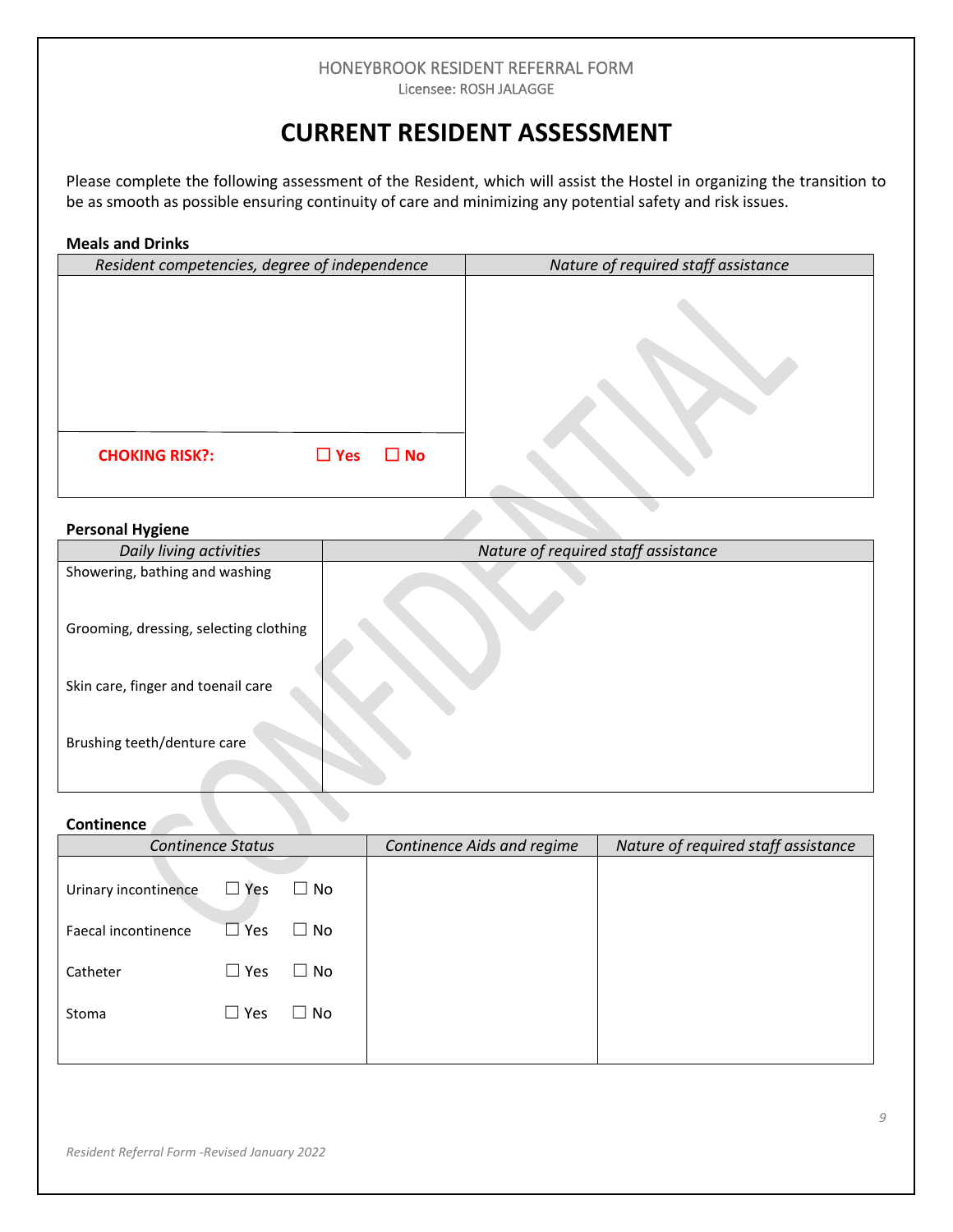# HONEYBROOK RESIDENT REFERRAL FORM

Licensee: ROSH JALAGGE

| <b>Mobility</b>                                   |                                      |                           |  |  |  |
|---------------------------------------------------|--------------------------------------|---------------------------|--|--|--|
| Mobility Status and degree of<br>independence     | Mobility aids required               | Staff assistance required |  |  |  |
| $\square$ No<br><b>FALLS RISK?:</b><br>$\Box$ Yes | E.g. Walking stick, frame wheelchair |                           |  |  |  |
|                                                   |                                      |                           |  |  |  |

### **Living Environment and Care of Possessions**

| <b>Living Environment and Care of Possessions</b>                                 |                           |
|-----------------------------------------------------------------------------------|---------------------------|
| Resident competencies and degree of independence                                  | Staff assistance required |
| Cleaning of room and making/changing bed:                                         |                           |
| Care of Personal Possessions:                                                     |                           |
| <b>Current Medications</b><br>(Please include all prescribed and PRN medications) |                           |

#### **Current Medications**

| Name of medication | Dosage &  | Route of       | Staff assistance and Resident compliance              |
|--------------------|-----------|----------------|-------------------------------------------------------|
|                    | frequency | administration |                                                       |
|                    |           |                | (E.g. Self-administration, 1 to 1 with staff standby) |
|                    |           |                |                                                       |
|                    |           |                |                                                       |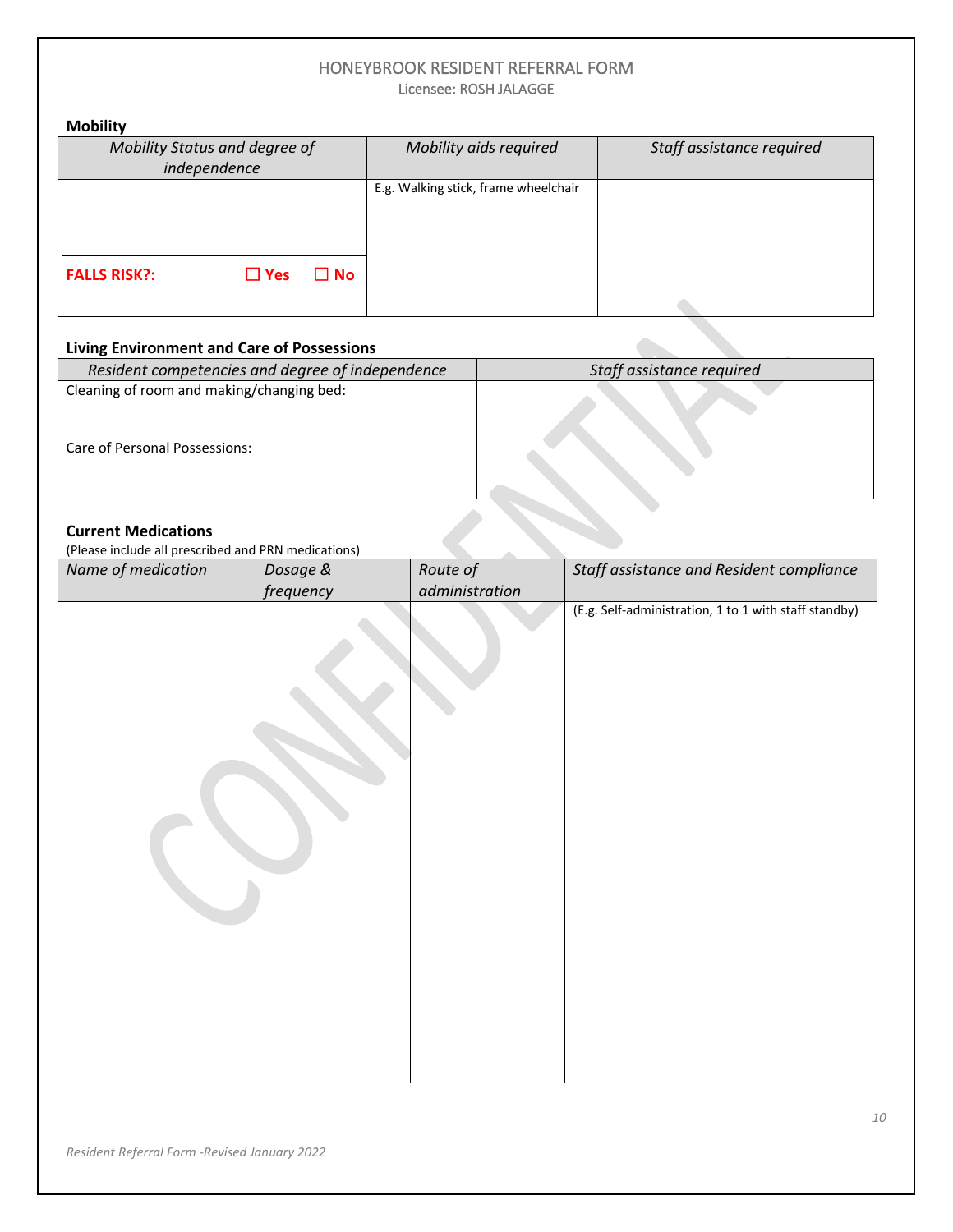| <b>Challenging Behaviours</b>                       |                              |  |  |  |
|-----------------------------------------------------|------------------------------|--|--|--|
| <b>BEHAVIOUR</b>                                    |                              |  |  |  |
|                                                     | Nature:                      |  |  |  |
| Physical                                            | Frequency & last occurrence: |  |  |  |
| aggression                                          | Triggers & relapse signs:    |  |  |  |
| $\Box$ Yes<br>$\Box$ No                             | Management:                  |  |  |  |
|                                                     | Nature:                      |  |  |  |
| Verbal aggression<br>$\Box$ Yes<br>$\Box$ No        | Frequency & last occurrence: |  |  |  |
|                                                     | Triggers & relapse signs:    |  |  |  |
|                                                     | Management:                  |  |  |  |
|                                                     | Nature:                      |  |  |  |
| Intrusive behavior                                  | Frequency & last occurrence: |  |  |  |
| $\Box$ Yes<br>$\Box$ No                             | Triggers & relapse signs:    |  |  |  |
|                                                     | Management:                  |  |  |  |
|                                                     | Nature:                      |  |  |  |
| Emotional<br>dependence                             | Frequency & last occurrence: |  |  |  |
| $\Box$ Yes<br>$\Box$ No                             | Triggers & relapse signs:    |  |  |  |
|                                                     | Management:                  |  |  |  |
|                                                     | Nature:                      |  |  |  |
| Danger to self or<br>others                         | Frequency & last occurrence: |  |  |  |
| $\Box$ Yes<br>$\Box$ No                             | Triggers & relapse signs:    |  |  |  |
|                                                     | Management:                  |  |  |  |
| <b>BEHAVIOUR</b>                                    |                              |  |  |  |
| Inappropriate                                       | Nature:                      |  |  |  |
| sexual Behavior<br>/Vulnerability                   | Frequency & last occurrence: |  |  |  |
| $\Box$ Yes<br>$\Box$ No                             | Triggers & relapse signs:    |  |  |  |
|                                                     | Management:                  |  |  |  |
|                                                     | Nature:                      |  |  |  |
| Sleep disturbances<br>$\square$ Yes<br>$\square$ No | Frequency & last occurrence: |  |  |  |
|                                                     | Triggers & relapse signs:    |  |  |  |
|                                                     | Management:                  |  |  |  |
| Alcohol, drugs or                                   | Nature:                      |  |  |  |
| substance abuse                                     | Frequency & last occurrence: |  |  |  |
| $\Box$ Yes<br>$\Box$ No                             | Triggers & relapse signs:    |  |  |  |
|                                                     | Management:                  |  |  |  |
| Any other bizarre,                                  | Nature:                      |  |  |  |
| risky or unusual<br>behaviour                       | Frequency & last occurrence: |  |  |  |
| Yes<br>$\Box$ No                                    | Triggers & relapse signs:    |  |  |  |
|                                                     | Management:                  |  |  |  |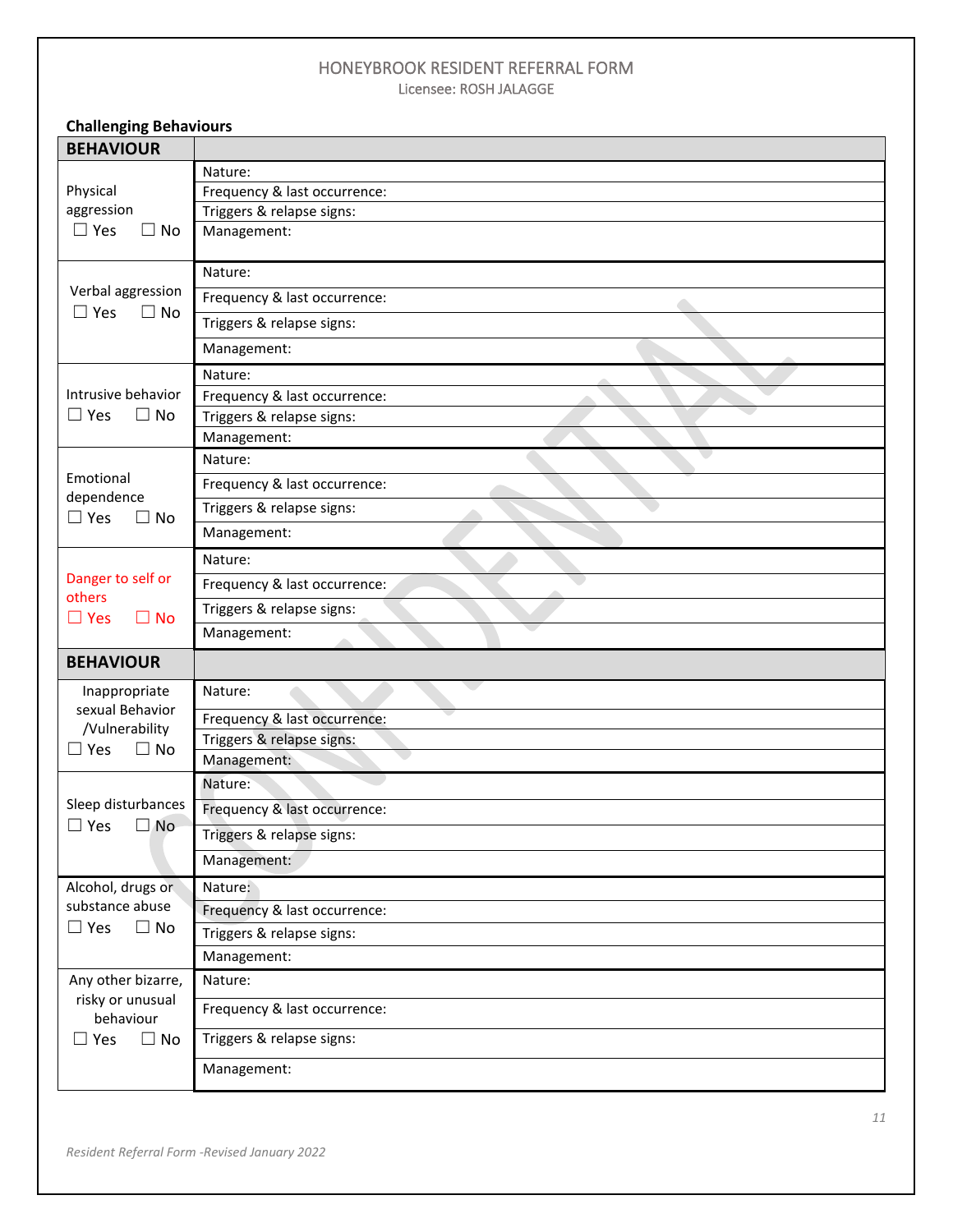### **Communication, Literacy and Numeracy**

| Competency                                                                         | Nature of deficit and degree of<br>independence | Staff assistance and aids required |
|------------------------------------------------------------------------------------|-------------------------------------------------|------------------------------------|
| $\square$ No<br>$\Box$ Yes<br>Speech Impairment                                    |                                                 |                                    |
| $\Box$ Yes<br>$\Box$ No<br><b>Hearing Impairment</b>                               |                                                 |                                    |
| $\Box$ No<br>$\Box$ Yes<br>Visual Impairment                                       |                                                 |                                    |
| Non-English speaking or English as a<br>$\Box$ No<br>$\Box$ Yes<br>second language |                                                 |                                    |
| Literacy skills                                                                    |                                                 |                                    |
| Numeracy skills                                                                    |                                                 |                                    |
| Comprehension and cognitive skills                                                 |                                                 |                                    |

### **Community Access**

| Competency                                                                                                              | Degree of independence and<br>confidence | Staff assistance required |
|-------------------------------------------------------------------------------------------------------------------------|------------------------------------------|---------------------------|
| Uses public transport e.g. bus, train, taxi<br>$\Box$ Yes<br>$\Box$ No                                                  |                                          |                           |
| Considered safe when travelling alone on<br>public transport and accessing the<br>$\Box$ Yes<br>$\Box$ No<br>community. |                                          |                           |
| Visits neighbourhood shops, cafes and                                                                                   |                                          |                           |
| $\Box$ Yes<br>offices.<br>$\square$ No                                                                                  |                                          |                           |
| $\Box$ Yes<br>П<br>No<br>Drives own car                                                                                 |                                          |                           |
| Prefers to walk everywhere<br>$\Box$ Yes<br>No<br>П                                                                     |                                          |                           |

 $\Delta$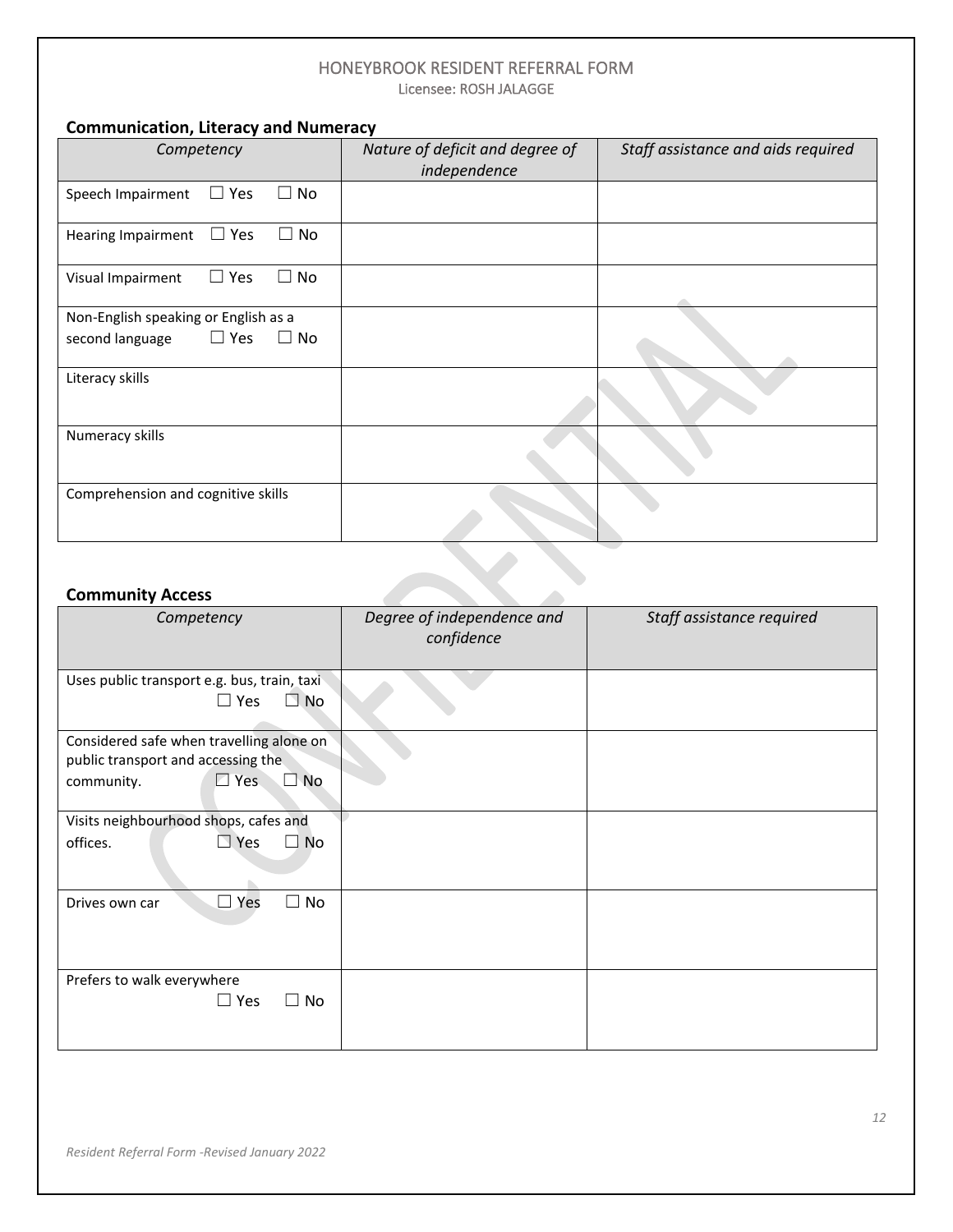| <b>Health</b>                                  |                            |                           |
|------------------------------------------------|----------------------------|---------------------------|
| Competency                                     | Degree of independence and | Staff assistance required |
|                                                | confidence                 |                           |
| Makes own appointments with doctor,            |                            |                           |
| $\Box$ Yes<br>$\Box$ No<br>dentist, podiatrist |                            |                           |
|                                                |                            |                           |
| Attends doctor, dentist, podiatrist            |                            |                           |
| $\Box$ Yes<br>$\Box$ No<br>independently       |                            |                           |
|                                                |                            |                           |
| Attends health promotion activities or         |                            |                           |
| $\Box$ No<br>$\sqcup$ Yes<br>programs          |                            |                           |
|                                                |                            |                           |

#### *Current communicable or other disease*

|                              | <b>Current communicable or other disease</b>         |              |                          |                           |
|------------------------------|------------------------------------------------------|--------------|--------------------------|---------------------------|
|                              | <b>Disease</b>                                       |              | Management and treatment | Staff assistance required |
| <b>Diabetes</b>              | $\Box$ Yes                                           | $\Box$ No    |                          |                           |
| Hepatitis                    | $\Box$ Yes                                           | $\Box$ No    |                          |                           |
| <b>HIV</b>                   | $\Box$ Yes                                           | $\Box$ No    |                          |                           |
| condition or chronic disease | Other communicable disease, infectious<br>$\Box$ Yes | $\square$ No |                          |                           |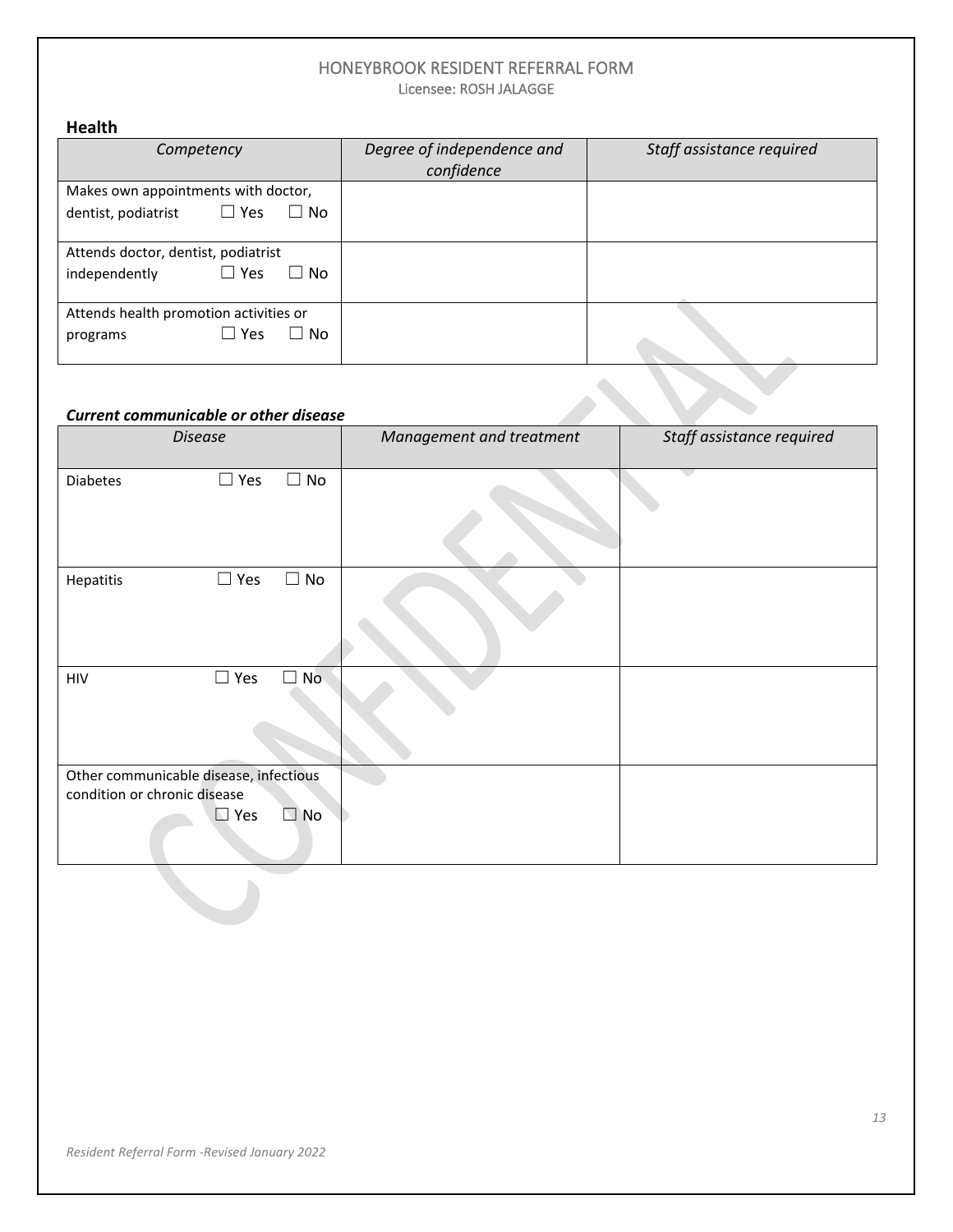| <b>Special Interventions required</b>          |                          |                           |
|------------------------------------------------|--------------------------|---------------------------|
| Intervention                                   | Management and treatment | Staff assistance required |
| Blood sugar monitoring $\Box$ Yes<br>$\Box$ No |                          |                           |
| Administration of Insulin□ Yes<br>$\Box$ No    |                          |                           |
| $\Box$ Yes<br>$\Box$ No<br>Stoma care          |                          |                           |
| $\Box$ No<br>$\Box$ Yes<br>Weight monitoring   |                          |                           |
| $\square$ Yes<br>$\Box$ No<br>Nebuliser        |                          |                           |
| Other:                                         |                          |                           |
|                                                |                          |                           |

#### *Immunisation*

**Please advise whether Resident has current vaccination status** *E.g. COVID-19, Polio, Tetanus/Diphtheria, Measles, Mumps, Whooping cough, Hepatitis A and B, Influenza, Meningococcus C, Pneumococcus, Rubella*

| <b>Disease</b> |                    | <b>Immunisation Status</b> |                 |
|----------------|--------------------|----------------------------|-----------------|
| Covid-19       | First dose (date): | Second dose (date):        | Booster (date): |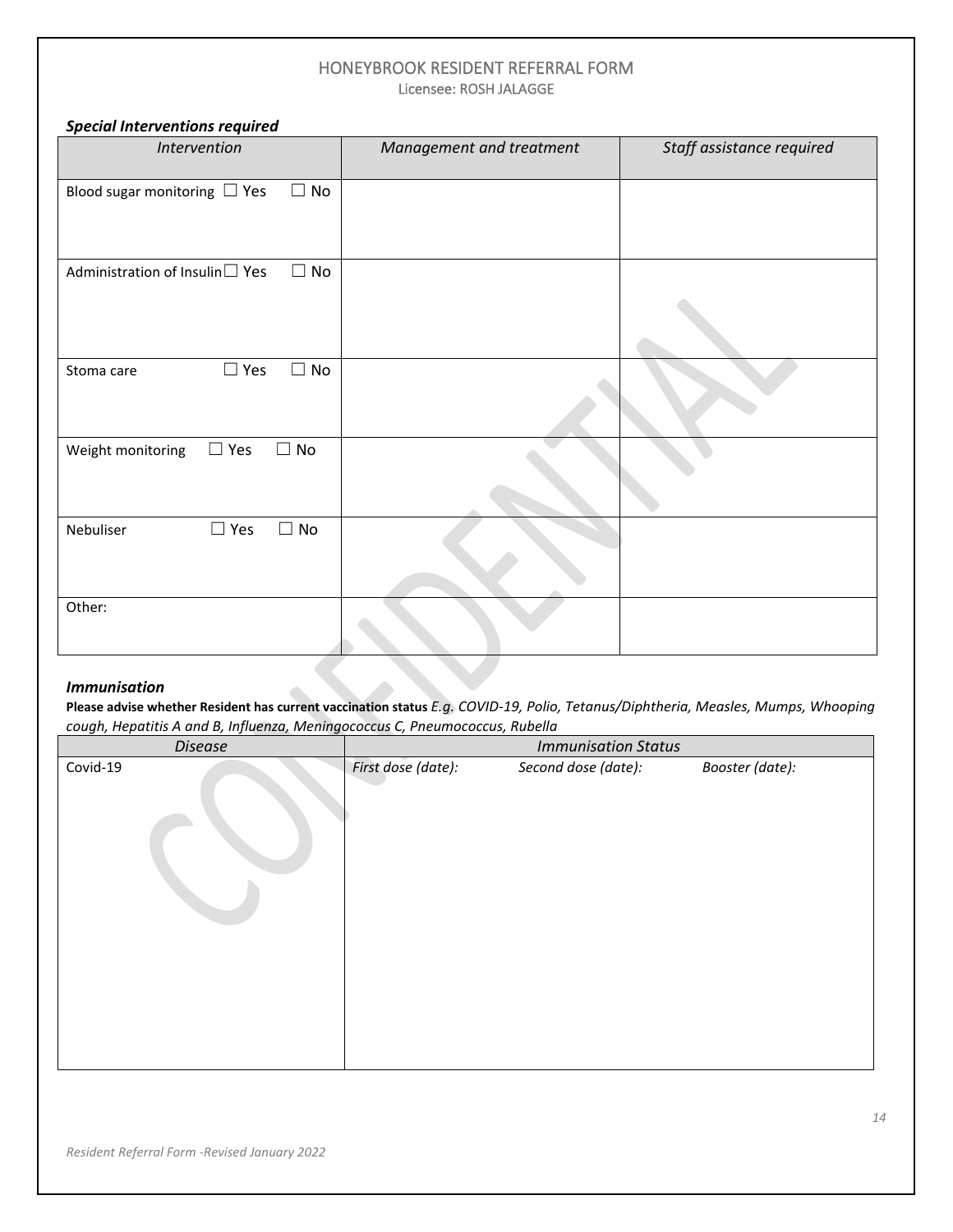| <b>Mental Health</b>                      |                              |
|-------------------------------------------|------------------------------|
| <b>BEHAVIOUR &amp;</b><br><b>SYMPTOMS</b> |                              |
| Delusions<br>$\Box$ Yes $\Box$ No         | Type & description:          |
|                                           | Frequency & last occurrence: |
|                                           | Triggers & signs of relapse: |
|                                           | Management:                  |
| Hallucinations                            | Type & description:          |
| $\Box$ Yes $\Box$ No                      | Frequency & last occurrence: |
|                                           | Triggers & signs of relapse: |
|                                           | Management:                  |
| Anxiety and                               | Type & description:          |
| Fearfulness<br>$\Box$ Yes $\Box$ No       | Frequency & last occurrence: |
|                                           | Triggers & signs of relapse: |
|                                           | Management:                  |
| <b>Mental Health</b>                      |                              |

#### *Mental Health*

| Is there a current Crisis  | Provide details or attach a copy to this referral. |
|----------------------------|----------------------------------------------------|
| Management Plan in         |                                                    |
| place?                     |                                                    |
| $\square$ Yes $\square$ No |                                                    |
|                            |                                                    |
|                            |                                                    |
|                            |                                                    |
|                            |                                                    |
|                            |                                                    |
|                            |                                                    |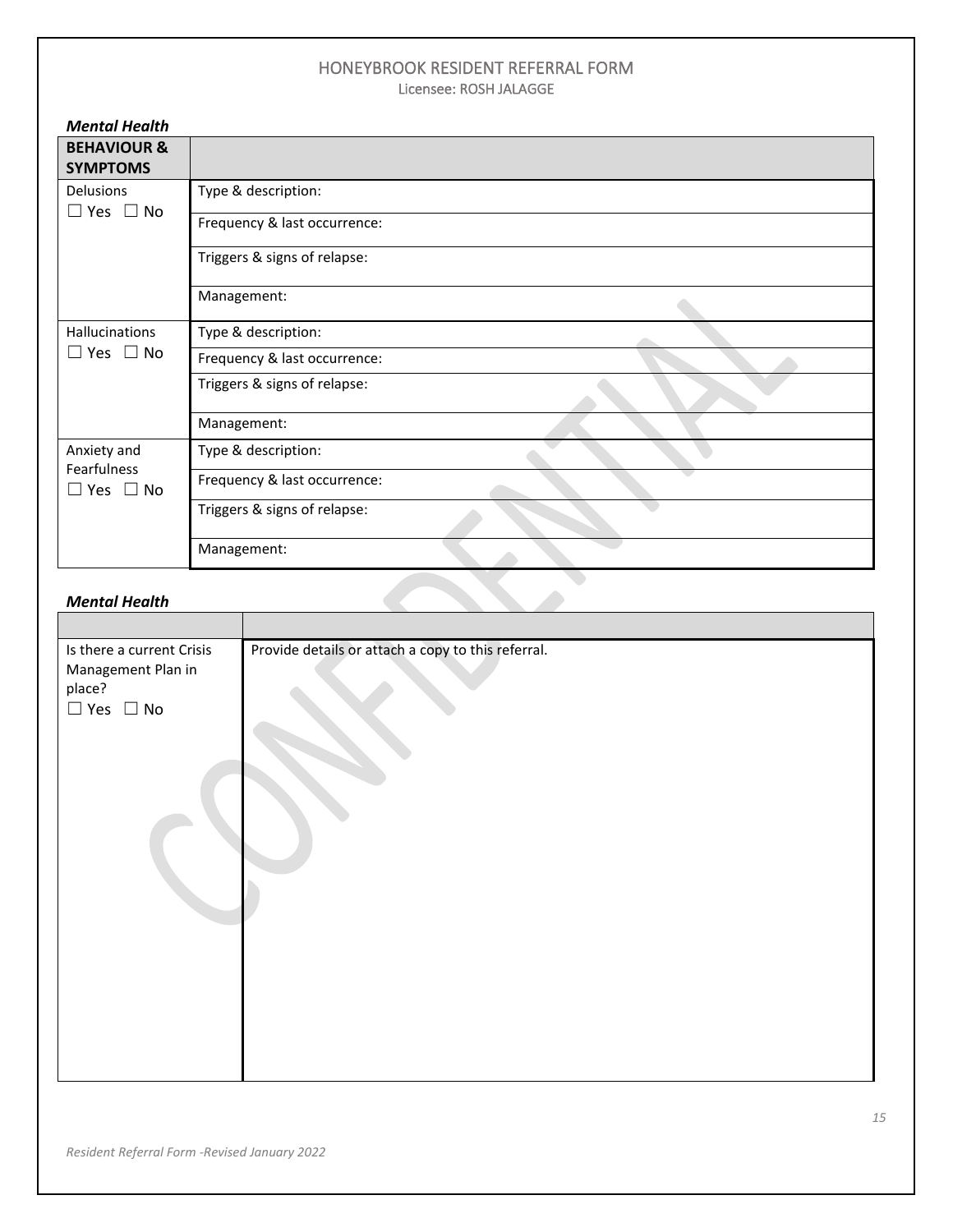**Psycho-Social**

*Please comment on the following:*

Relationship with family and friends?

| Links and personal networks?                                                                                                     | Contact/s & details: |
|----------------------------------------------------------------------------------------------------------------------------------|----------------------|
| Involvement in activities, internal or external to<br>their previous accommodation, workshops, OT<br>programs, day centres, etc? | Contact/s & details: |
| Choice and/or potential to transition to independent living in the future?                                                       |                      |
| Identified special interests or talents?                                                                                         |                      |
| Any known personal goals?                                                                                                        |                      |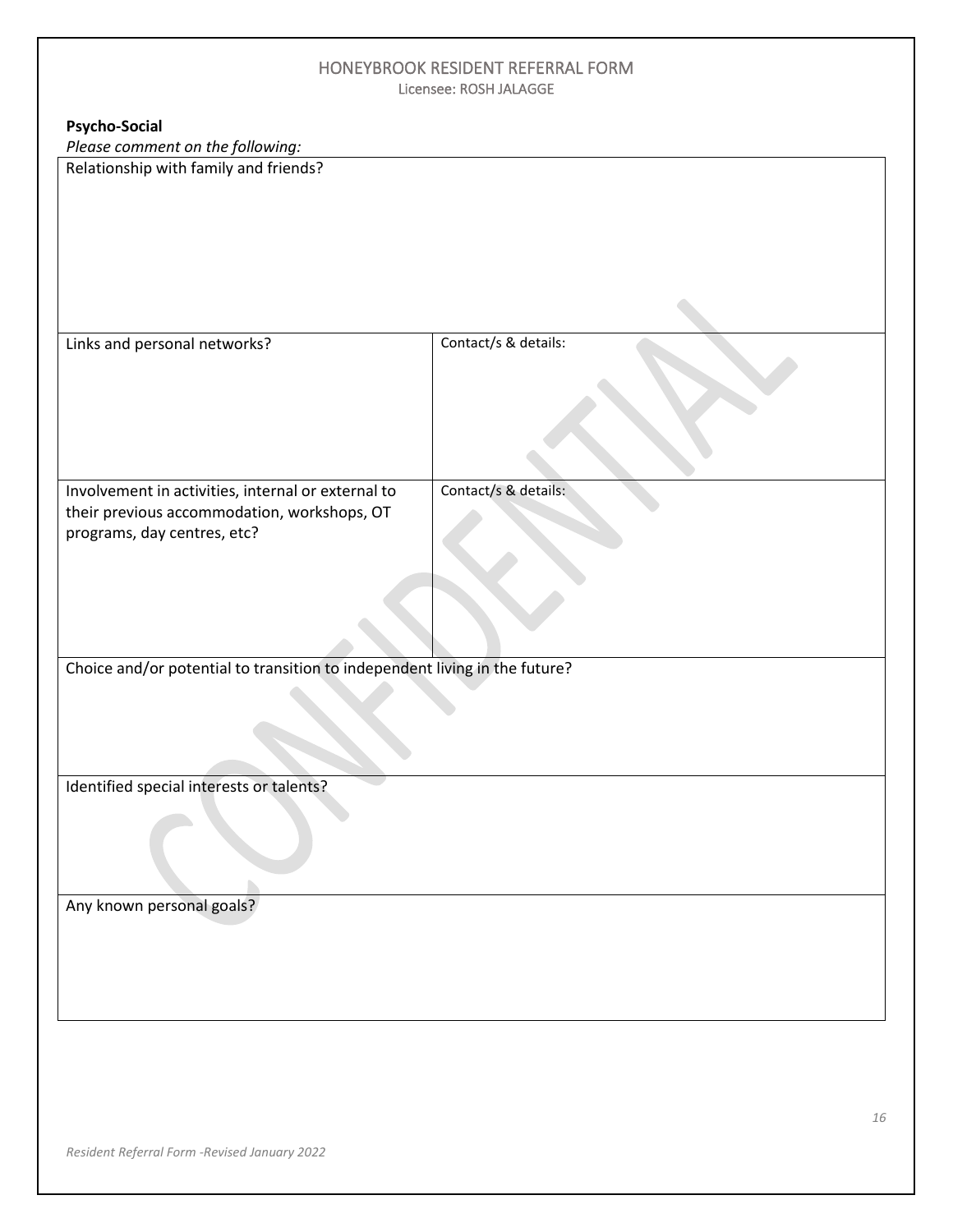### **Financial Management**

| Competencies and financial information             |                      | Assistance required                                           |
|----------------------------------------------------|----------------------|---------------------------------------------------------------|
|                                                    |                      | e.g. Staff, Public Trustee, Centrelink, Family member, Friend |
| Manages all finances and budget independently      |                      |                                                               |
|                                                    | $\Box$ Yes $\Box$ No |                                                               |
|                                                    |                      |                                                               |
| Manages small items but requires overall budgetary |                      |                                                               |
| assistance                                         | $\Box$ Yes $\Box$ No |                                                               |
|                                                    |                      |                                                               |
| Requires full budgetary assistance                 | $\Box$ Yes $\Box$ No |                                                               |
|                                                    |                      |                                                               |
| Rent assistance                                    | Yes<br>No.           |                                                               |
|                                                    |                      |                                                               |
|                                                    |                      |                                                               |
| Type of Benefit: (e.g, DSP)                        |                      | Income per fortnight:                                         |
| Enter benefit type:                                |                      | Enter income amount                                           |